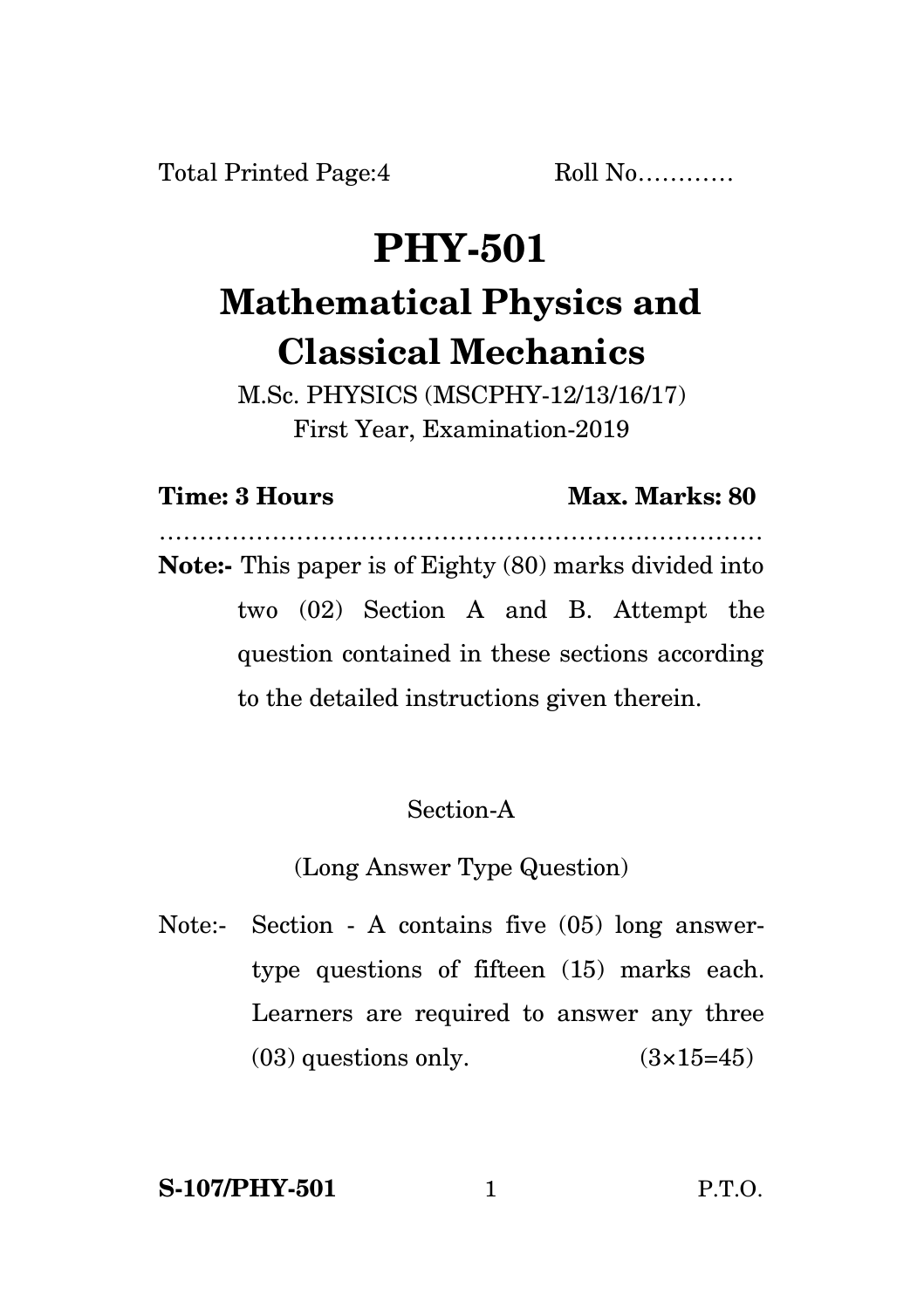1. Establish the relation.

$$
Jn\left(x\right)J-n\left(x\right)-Jn'\left(x\right)J-n(x)=-\frac{2\sin n\pi}{\pi x}
$$

2. Use finite fourier transforms to solve

# $\partial u$   $\partial^2 u$  $\frac{1}{\partial t} = \frac{1}{\partial x^2}$

Where  $U(0, t) = 0$ ,  $U(\pi, t) = 0$ 

 $U(x, 0) = 2x$  under the limit

 $0 < x < π, t > 0$ 

Give physical interpretation of the problem.

- 3. Surface of a sphese is a two dimensional Riemannian space. Find its fundamental tensor.
- 4. Describe the D Alembert's principle.

Use it to derive the Lagrangian equation of motion. How do you include the damping forces in this equation?

5. Describe numerical interpolation and discuss inverse interpolation.

#### **S-107/PHY-501** 2 P.T.O.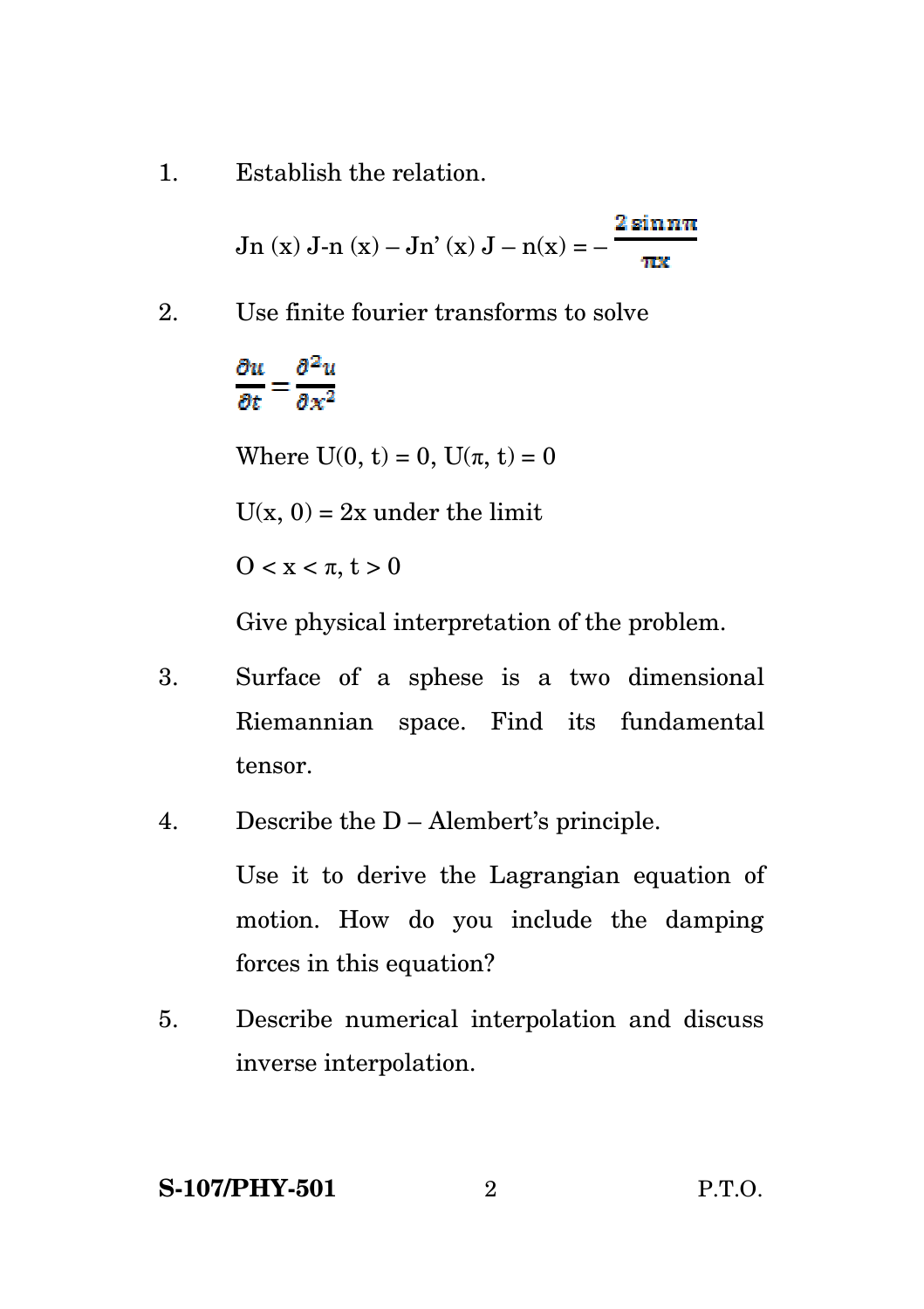## Section-B

## (Short Answer Type Question)

- Note:- Section-B contains eight (08) short answer type questions of seven (07) marks each. Learners are required to answer any five (05) questions only.  $(5 \times 7 = 35)$
- 1. Find out solution of Legendre differential equation :

$$
(1-x^2)\ \frac{d^2y}{dx^2}-2x\frac{dy}{dx}+n(n+1)y=0
$$

Where n is positive integer. Why  $P_n(x)$  is considered more important than  $Q_n(x)$ .

- 2. Show that in the expansion of  $e^{2xt-t\,2}$  Coefficient of  $t^n$  is  $H_n(x)/n!$
- 3. Find fourier transform of function f(t)

$$
f(t) = \begin{cases} \text{Sink} & |t| \le \pi/2 \\ 0 & |t| > \pi/2 \end{cases}
$$

Where K is an odd positive integer.

**S-107/PHY-501** 3 P.T.O.